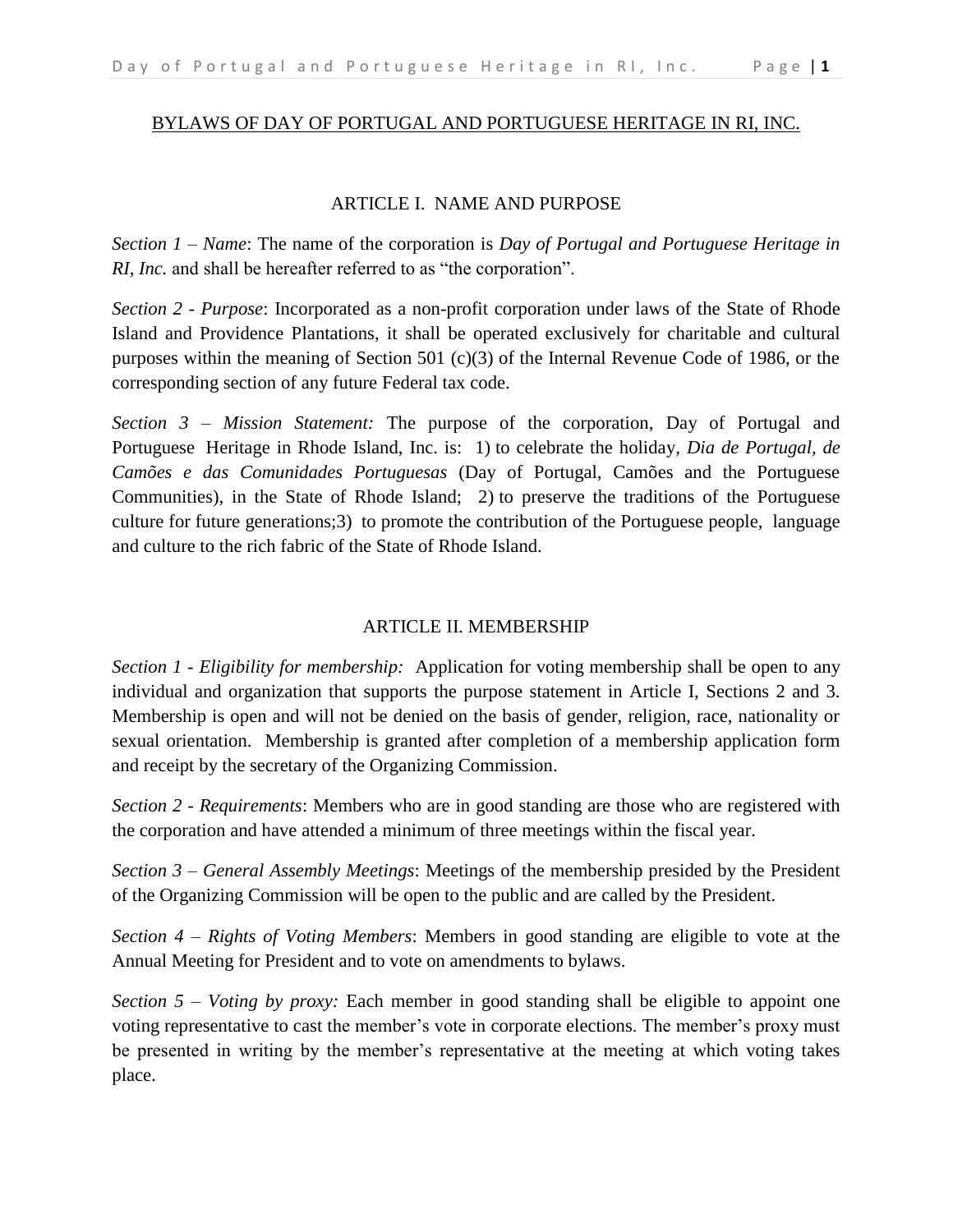# ARTICLE III. BOARD OF DIRECTORS

*Section 1 - Board role, size, and compensation:* The Board of Directors is responsible for setting the policies and the direction of the corporation, and has the legal fiduciary responsibility for its operation. The board shall have no fewer than 7 and no more than 12members and should be diverse and representative of the various Portuguese communities in the State of Rhode Island. The board receives no compensation other than reimbursable reasonable expenses which are appropriately documented and pre-approved by the board.

## *Section 2 – Powers*

*2.1 - Operations:* The board delegates the responsibility of day-to-day operations, i.e. planning and implementing of events and activities to the President of the Organizing Commission and is subject to the board's review.

*2.2 - Nomination of President*: The Nominating Committee of the board is empowered with implementing the process of the nomination of the President of the Organizing Commission. Such nomination is subject to a simple majority vote of the board for endorsement.

*2.3 – Approval of Expenditures*: The board must approve any single expenditure for an event that exceeds \$10,000 or more.

*2.4 – Approval of Contracts*: All contracts are to be reviewed by the corporation's attorney.

*2.5 – Loans:* No loans shall be contracted on behalf of the corporation and no evidence of indebtedness shall be issued in its name unless authorized by a resolution of the Board of Directors.

*Section 3 – Board representation*: Every effort will be made to constitute the Board of Directors in as diverse a manner as possible in regard to age, gender, regional origin and representation of the various clubs, organizations and groups within the State of Rhode Island.

*Section 4 – Terms:* Each director shall serve for a term of three years. A new class of directors will enter at the beginning of each fiscal year with the most senior class of directors rotating off the board.

*Section 5 - Meetings and notice:* The Board of Directors shall meet quarterly with the President of the Organizing Commission at an agreed upon time and place. An official board meeting requires that each board member have email notice at least one week in advance.

*Section 6 - Board elections:* During the last quarter of each fiscal year of the corporation, the board shall elect directors to replace those whose terms will expire at the end of the fiscal year. This election shall take place during a regular meeting of the directors, called in accordance with the provisions of these bylaws.

*Section 7 - Election procedures:* New directors shall be elected by a majority of the directors at such a meeting, provided there is a quorum present. Directors so elected shall serve a term beginning on the first day of the next fiscal year. The chairman of the board will be elected by the Board of Directors from among the board members within the first month of each fiscal year.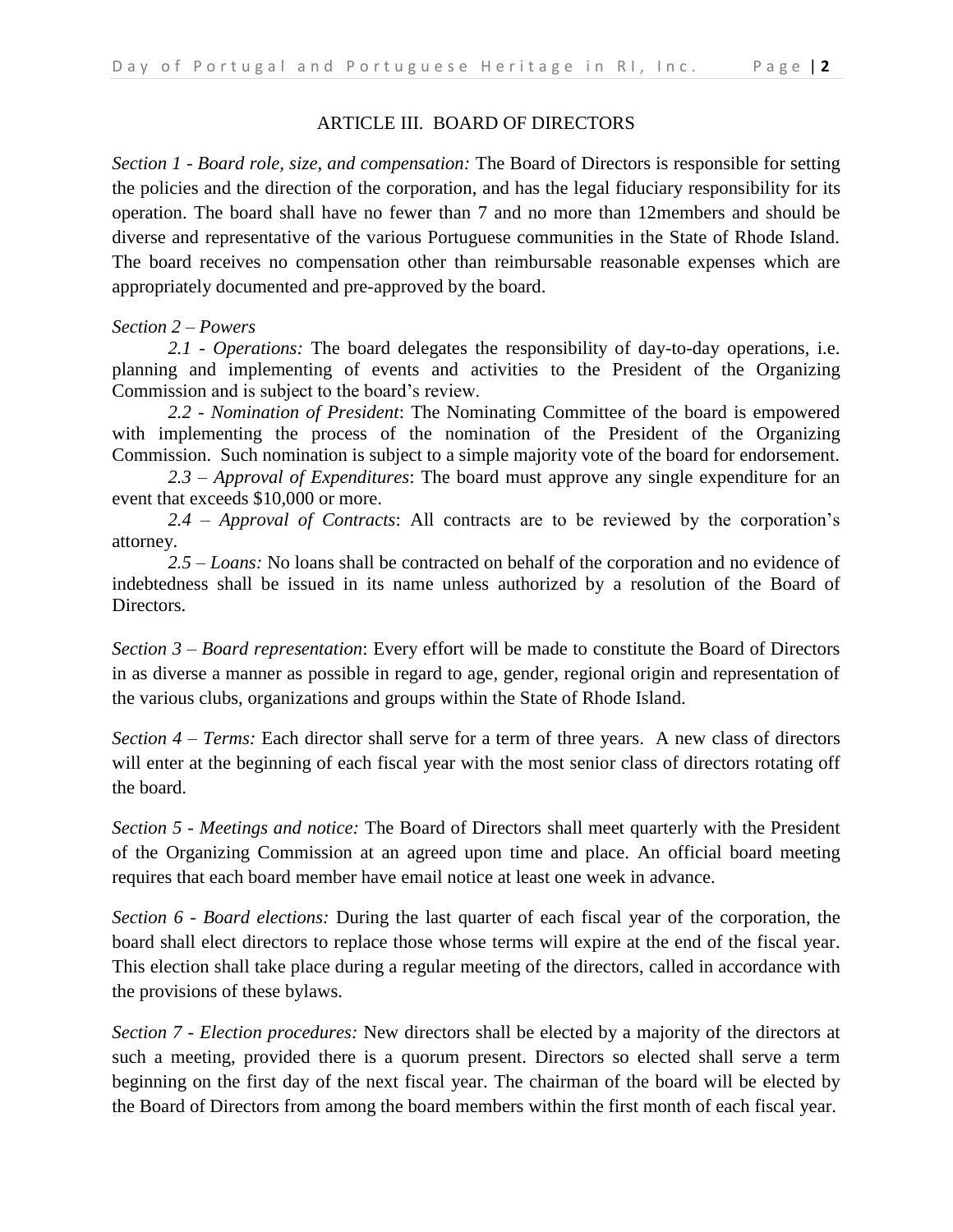*Section 8 - Quorum:* A quorum must be attended by at least fifty percent of directors for business transactions to take place and motions to pass.

*Section 9 - Officers and Duties:* There shall be four officers of the board, consisting of a chair, vice-chair, secretary and treasurer. Their duties are as follows:

9a. The *chair* shall convene regularly scheduled board meetings, shall preside or arrange for other members of the Executive Committee to preside at each meeting in the following order: vice-chair, secretary, treasurer. The chair is an ex-officio member of all board committees.

9b. The *vice-chair* shall chair committees on special subjects as designated by the board. The vice-chair shall preside in place of the chair when the chair so designates.

9c. The *secretary* shall be responsible for keeping records of board actions, including overseeing the taking of minutes at all board meetings, sending out meeting announcements, distributing copies of minutes and the agenda to each board member, and assuring that board records are maintained.

9d. The *treasurer* shall make a report at each board meeting. The treasurer shall chair the finance committee, review the budget, review fundraising plans, and make financial information available to board members as submitted by the President of the Organizing Commission.

*Section 10 - Vacancies:* When a vacancy on the board exists mid-term, the secretary must receive nominations for new members from present board members, with the nominee's permission, two weeks in advance of a board meeting. These nominations shall be sent out to board members with the regular board meeting announcement, to be voted upon at the next board meeting. These vacancies will be filled only to the end of the particular board member's term.

*Section 11 — Resignation, termination, and absences*: Resignation from the board must be in writing and received by the secretary. Aboard member shall be terminated from the board due to excess absences, more than two unexcused absences from board meetings in a year. A board member may be removed for other reasons by a three-fourths vote of the remaining directors.

*Section 12 — Special meetings*: Special meetings of the board shall be called upon the request of the chair, or one-third of the board. Notices of special meetings shall be sent out by the secretary to each board member via email at least one week in advance.

*Section 13 — Committee formation*: The board may create committees as needed. The board Chair appoints all committee chairs.

*Section 14 - Executive Committee:* The four officers serve as the members of the Executive Committee. Except for the power to amend the articles of incorporation and bylaws, the Executive Committee shall have all the powers and authority of the Board of Directors in the intervals between meetings of the board, and is subject to the direction and control Of the full board.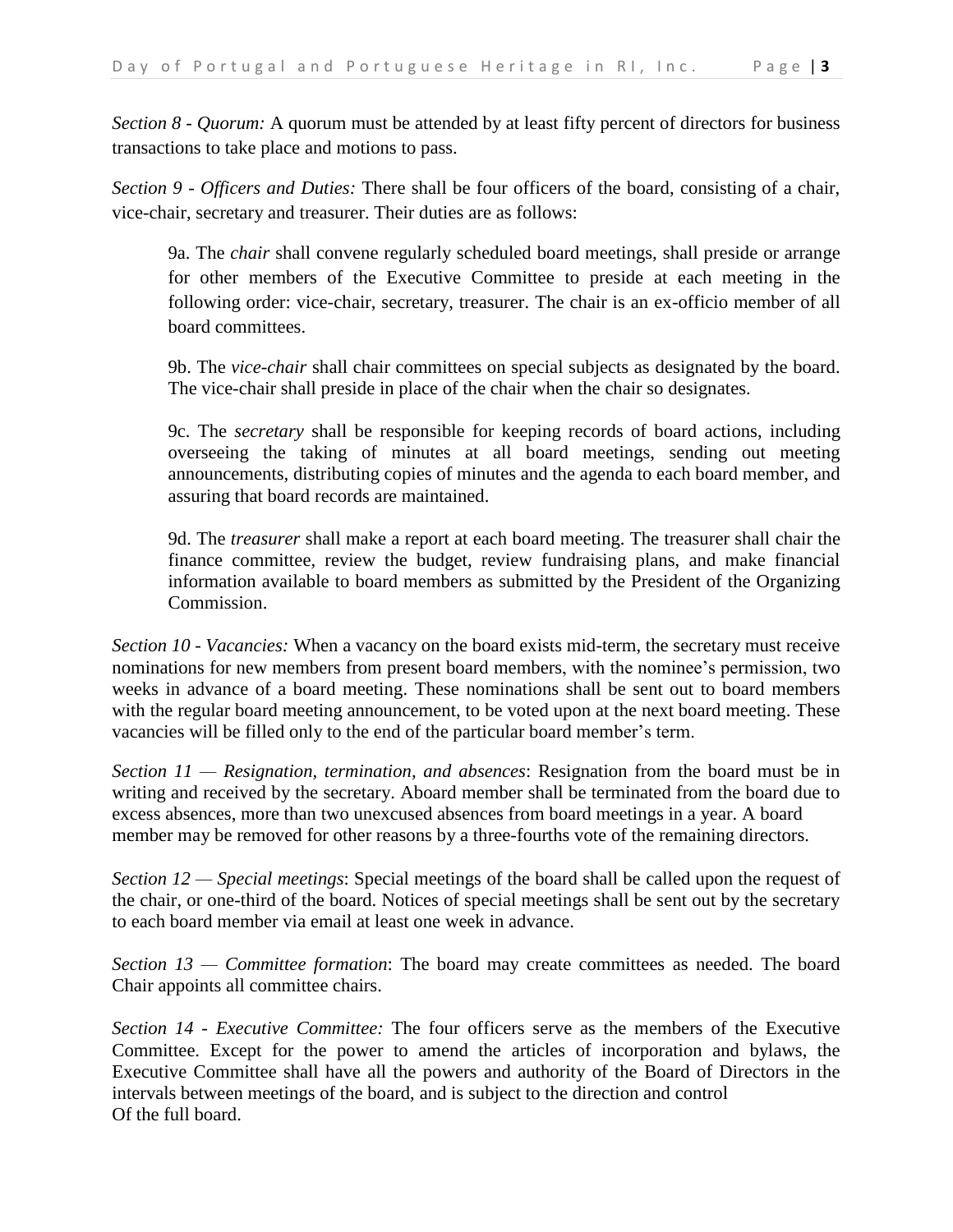*Section 15 — Finance Committee*: The treasurer is the chair of the Finance Committee, which includes three other board members. The Finance Committee is responsible for developing and reviewing fiscal procedures, reviewing the fundraising plan and the annual budget with the president and other board members. The board must approve the budget and all expenditures must be within budget. Any major change in the budget must be approved by the board or the Executive Committee. The fiscal year shall be July  $1<sup>st</sup>$  to June 30<sup>th</sup> of the following year. Annual reports are required to be submitted to the board by the President of the Organizing Commission showing income, expenditures, and pending income. All financial records of the organization shall be available to the directors. Financial reports may be disclosed to grant awarding agencies and to others at the discretion of the board.

### ARTICLE V. PRESIDENT AND ORGANIZING COMMISSION

*Section 1 –Nomination and Election of the President*: The President of the Organizing Commissions nominated by the Board of Directors through an open application process. A call for applications will be publicized to the general public in before the end of the fiscal year. Applications will be submitted by candidates in writing by a specified deadline for review by the Board of Directors. The board will submit its recommendation to the membership at the next General Assembly meeting for vote by members in good standing.

*Section 2 – Organizing Commission:* is selected by the president and includes all officers, committees and coordinators as the president may decide to designate. No member of the organizing commission will receive monetary or material compensation for their service other than reimbursable reasonable expenses which must be appropriately documented and preapproved by the board.

*Section 3 – Officers and Duties*: There will be eight officers of the Organizing Commission: president, vice-president, secretary, assistant secretary, treasurer, assistant treasurer, fundraising chair, and public relations chair.

3a. *The president* has the day-to-day responsibilities for the organization of all meetings, events and activities including but not limited to:

(1) carrying out the corporation's goals and policies as determined by the Board of Directors,

(2) selecting members of the Organizing Commission,

(3) calling and planning the agenda for Organizing Commission and General Assembly meetings,

(4) planning the budget and fundraising goals,

(5) planning, implementing and presiding over all Day of Portugal events for the current year,

(6) acting as official spokesperson of the corporation,

(7) attending Board of Directors meetings at which he/she will report on the progress of the organization, its budget and answer questions of the directors in fulfilling duties described in the job description.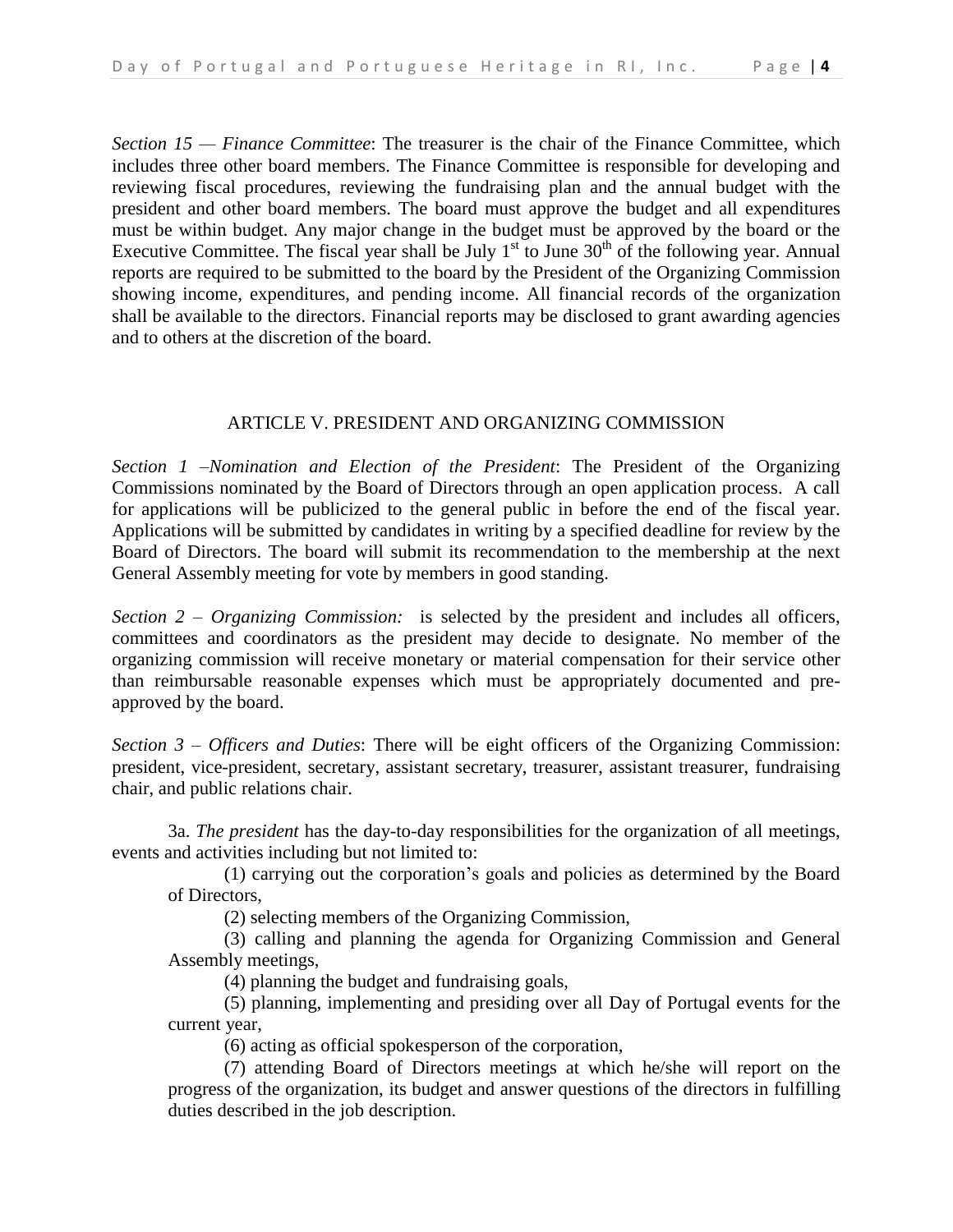*3b. The vice-president* assists the President as he/she designates and acts in the President's absence when requested by the President.

*3c. The secretary* will be responsible for keeping records of commission actions, including overseeing the taking of minutes at all meetings, sending out meeting announcements, distributing copies of minutes and the agenda to each commission member, maintaining membership lists and contact information and assuring that records are maintained. The secretary will send correspondence as directed by the President.

*3d. The assistant secretary* will assist the secretary in any recording, recordkeeping and/or correspondence duties as requested.

*3e. The treasurer* will be responsible for accounts receivable and accounts payable including collecting revenue, making account deposits, making payments and keeping complete records and documentation of same. The treasurer will be prepared to submit all documentation to the finance committee of the Board of Directors for review and submission to the accountant. Only the treasurer and the president of the organizing commission will have access to the corporation's accounts for deposit and withdrawal transactions.

*3f. The assistant treasurer* will assist the treasurer in recordkeeping of the corporation's transactions.

*3g. The fundraising chair* will have the responsibility of developing and executing a comprehensive fundraising strategy in cooperation with the executive committee and the event coordinators. The fundraising chair will ensure the implementation of ethical fundraising procedures, timely acknowledgement of gifts, appropriate reporting to funding sources and confidentiality of donors as requested.

*3h. The public relations chair* will be responsible for all official public notifications of plans and events via the media. The public relations chair will develop and implement a strategy in cooperation with the executive committee and the event coordinators that will provide for timely publicity and information about the corporation and its events at the direction of the president.

*Section 4 – Committees: the President serves as an ex-officio member of all committees.*

*4a. Executive Committee:* will be comprised of the president, vice-president, secretary, treasurer, fundraising chair and public relations chair. The Executive Committee shall have all the powers and authority of the Organizing Commission in the intervals between meetings, and is subject to the direction and control of the full commission.

*4b. Fundraising Committee:* will be comprised by the chair and any members invited to serve.

*4c. Public Relations Committee*: will be comprised by the chair and any members invited to serve including the webmaster and graphic designer.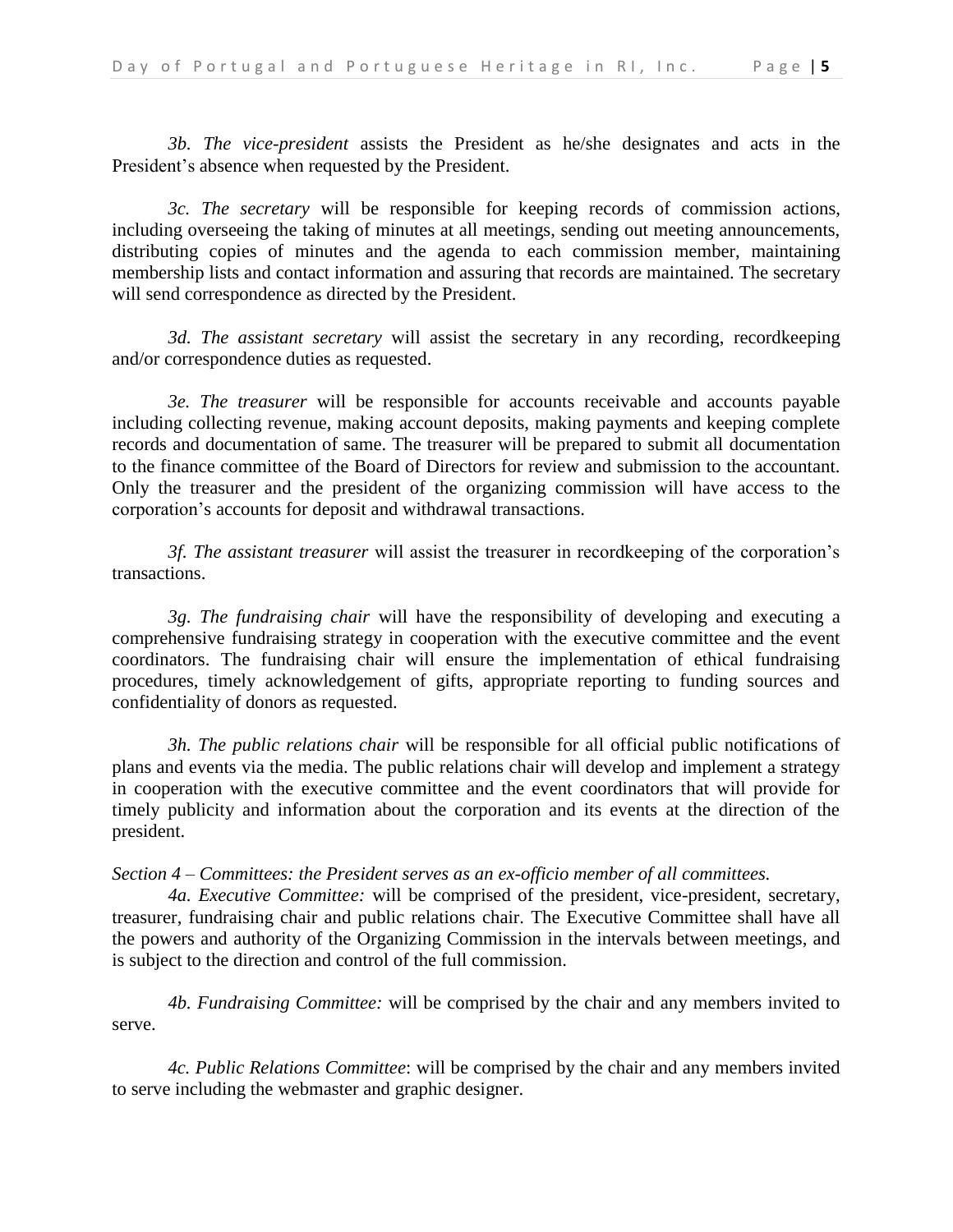*Section 5–Event Coordinators:* all event coordinators are members of the organizing commission and will attend such planning meetings*.* Event coordinators will be selected by the President and may vary in accordance with proposed events at his/her discretion. Coordinators may include but not be limited to:

- 5a. Miss Day of Portugal Pageant Coordinator
- 5b. Arraial Food Concessions Coordinator
- 5c. Arraial Beverage Concession Coordinator
- 5d. Arraial Entertainment Coordinator
- 5e. Day of Portugal Parade Coordinator
- 5f. Golf Tournament Coordinator
- 5g. Art Exhibition Coordinator
- 5h. Official RI State House Ceremony and Reception Coordinator
- 5i. Town/City Hall Flag Raising Ceremonies and Receptions

# ARTICLE VI. IRS ANNUAL INFORMATION RETURNS (Form 990)

*Section 1* -The President of the Organizing Commission shall submit the Form 990 through the corporation's accountant to the Board of Directors prior to the filing of the Form 990. While neither the approval of the Form 990 nor a review of the 990 is required under Federal law, the corporation's Form 990 shall be submitted to each member of the Board of Directors via hard copy or email at least 10 days before the Form 990 is due to be filed with the IRS.

#### ARTICLE VII. DISTRIBUTION UPON DISSOLUTION

*Section 1* - Upon termination or dissolution of the corporation, any assets lawfully available for distribution shall be distributed to one (1) or more qualifying organizations described in Section 501(c)(3) of the 1986 Internal Revenue Code (or described in any corresponding provision of any successor statute) which organization or organizations have a charitable and cultural purpose which, at least generally, includes a purpose similar to the terminating or dissolving corporation.

The organization to receive the assets of the corporation hereunder shall be selected in the discretion of a majority of the managing body of the corporation, and if its members cannot so agree, then the recipient organization shall be selected pursuant to a verified petition in equity filed in a court of proper jurisdiction against the corporation, by one (1) or more of its managing body which verified petition shall contain such statements as reasonably indicate the applicability of this section. The court upon a finding that this section is applicable shall select the qualifying organization or organizations to receive the assets to be distributed, giving preference if practicable to organizations located within the State of Rhode Island.

In the event that the court shall find that this section is applicable but that there is no qualifying organization known to it which has a charitable and cultural purpose, which, at least generally, includes a purpose similar to the corporation, then the court shall direct the distribution of its assets lawfully available for distribution to the Treasurer of the State of Rhode Island and Providence Plantations to be added to the general fund.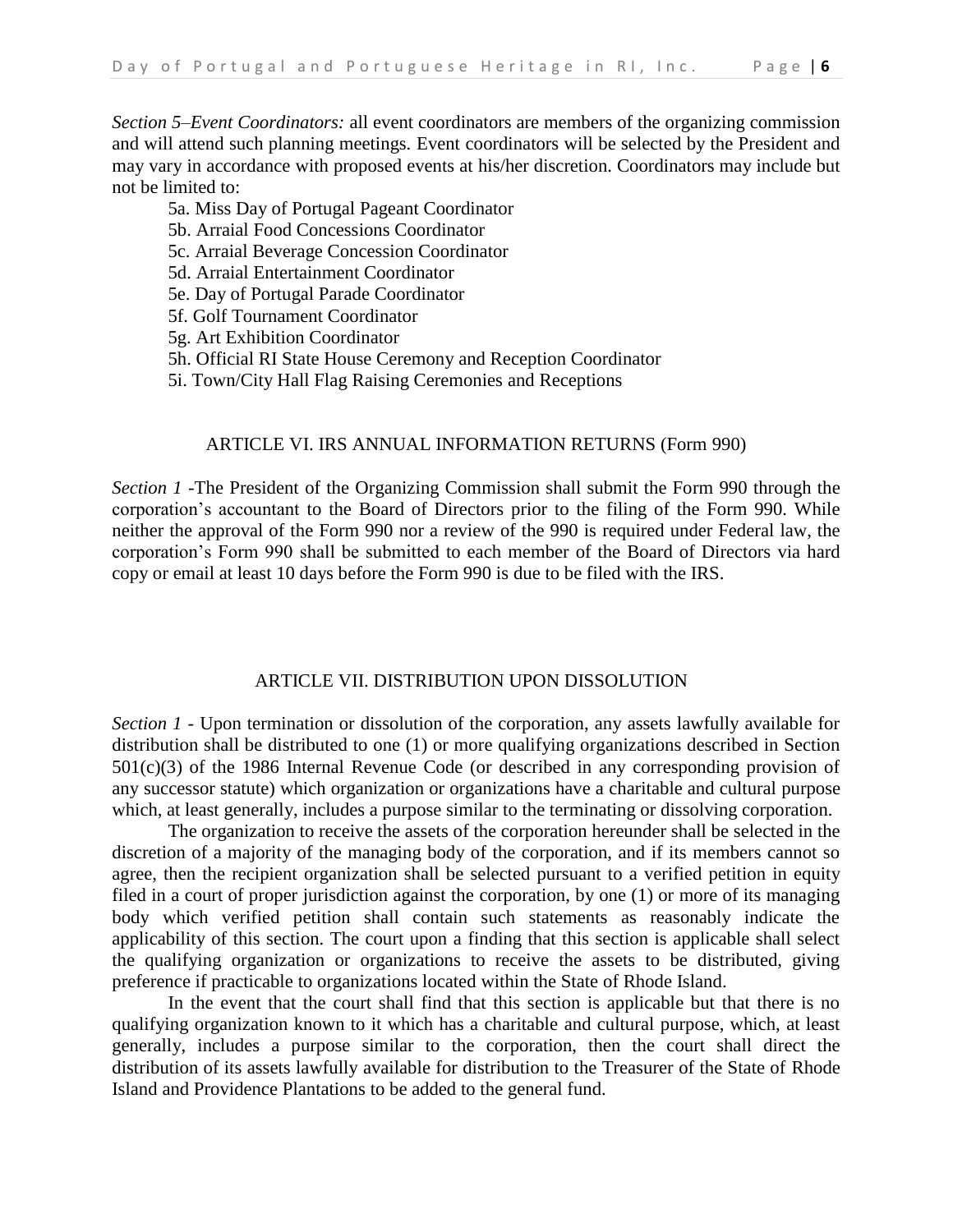### ARTICLE VIII. CONFLICT OF INTEREST

*Section 1 – Conflict of Interest*: Whenever a director, officer or member of the organizing commission has a financial or personal interest in any matter coming before the corporation, the affected person shall a) fully disclose the nature of the interest and b) withdraw from discussion, lobbying, and voting on the matter. Any transaction or vote involving a potential conflict of interest shall be approved only when a majority of disinterested directors determine that it is in the best interest of the corporation to do so. The minutes of meetings at which such votes are taken shall record such disclosure, abstention and rationale for approval.

# ARTICLE IX. BOOKS AND RECORDS

Section 1 - The corporation shall keep correct and complete books and records of account and shall keep minutes of the proceedings of all meetings, a record of all actions without a meeting, and a record of all actions taken by committees of both the board and the organizing commission. Copies of legal documents will be retained by the corporation's attorney and of financial records by the corporation's accountant. In addition, the corporation shall keep a copy of the corporation's Articles of Incorporation and Bylaws as amended to date.

# ARTICLE X. AMENDMENTS

*Section 1 - Amendments*: These bylaws may be amended when necessary by two-thirds majority of the Board of Directors then in office provided that:

**(a)** that no amendment shall be made to these Bylaws which would cause the corporation to cease to qualify as an exempt corporation under Section 501 (c)(3) of the Internal Revenue Code of 1986, or the corresponding section of any future Federal tax code; and,

**(b)** that an amendment does not affect the voting rights of directors. An amendment that does affect the voting rights of directors further requires ratification by a two-thirds vote of a quorum of directors at a board meeting.

**(c)** that all amendments be consistent with the Articles of Incorporation.

*Section 2 –Procedure*: Proposed amendments must be submitted in writing to the secretary of the Board of Directors to be included in the next meeting agenda. Amendments must be approved by two-thirds majority of a quorum at a meeting of the Board of Directors. Amendments must be ratified by members in good standing with a two-thirds majority at a duly publicized General Assembly meeting.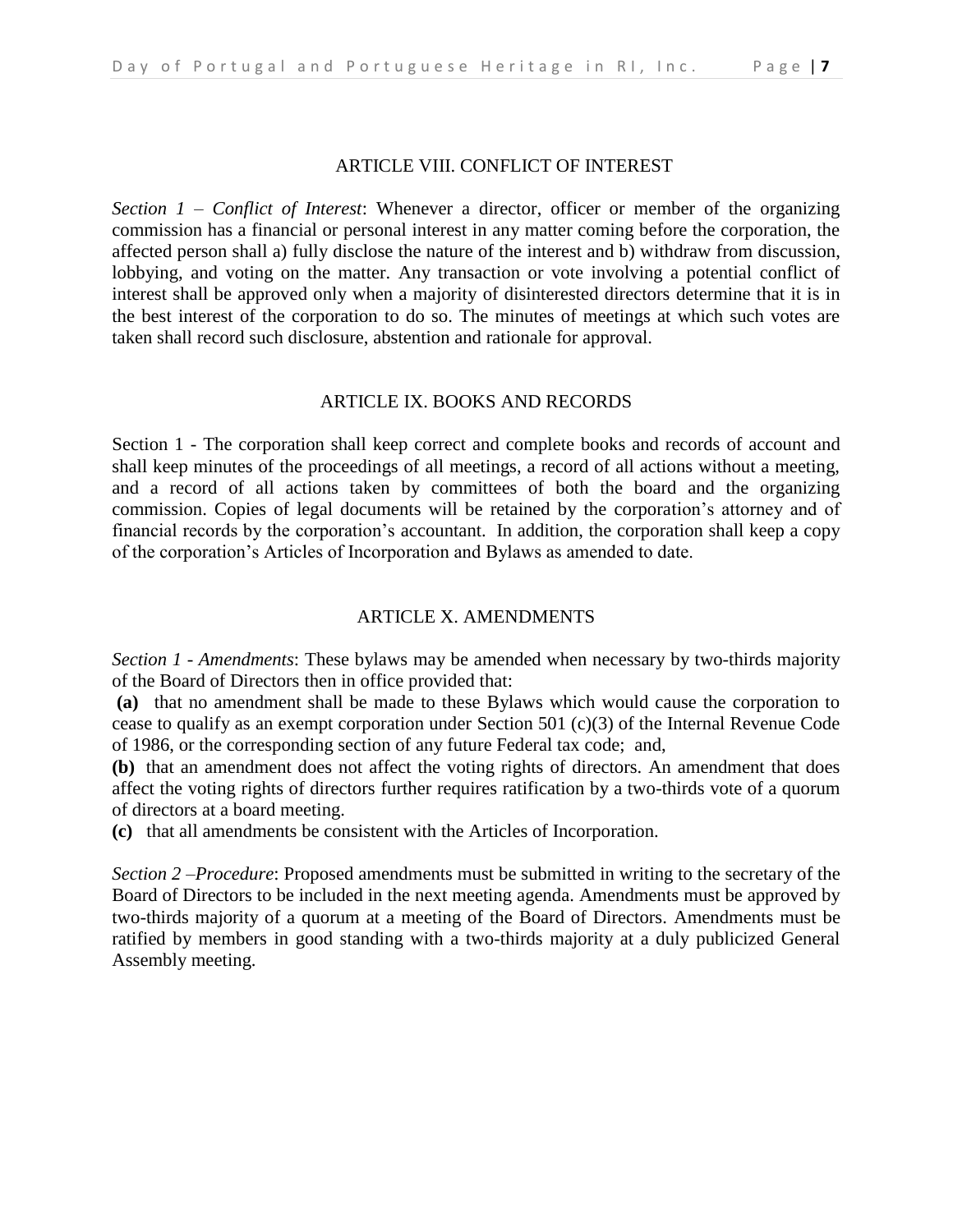### **CERTIFICATION**

These bylaws were approved at a meeting of the Ad Hoc Bylaws/Nominating Committee unanimously by on August, 15, 2013.

Alberto Nunes, Chair and 2013 President

Marie R. Fraley, Committee Secretary

Lidia Alves

António Ambrósio

José Borges

Luís Lourenço, C.P.A.

Susan A. Pacheco, Esq.

João Luís Morgado Pacheco

António Rodrigues

Victor C. Santos

 $\lambda$ WO  $d_{\mathcal{U}}$ Rod